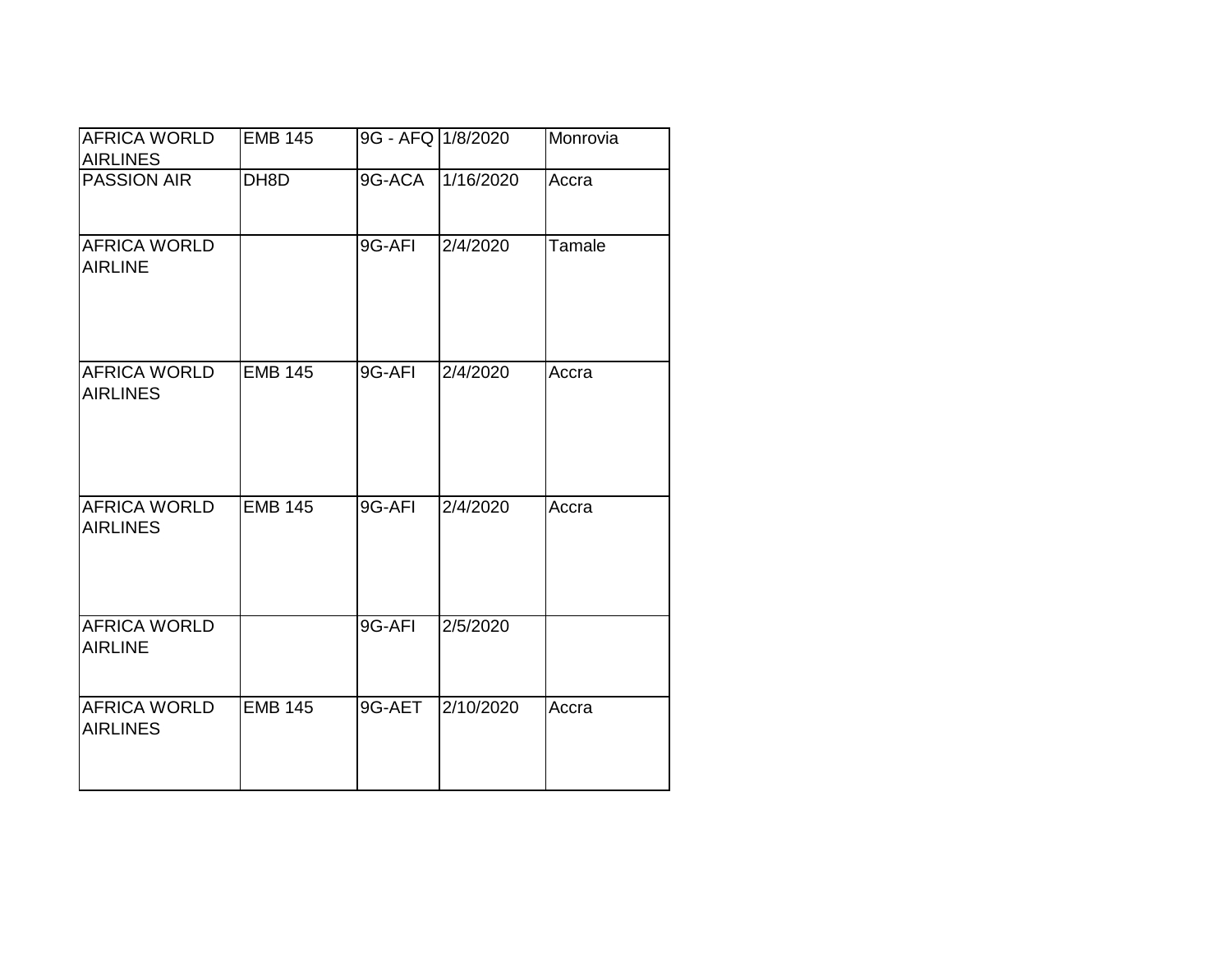| AFRICA WORLD<br><b>AIRLINES</b>        | <b>EMB 145</b> |        | 9G-AET 2/10/2020 | Accra                  |
|----------------------------------------|----------------|--------|------------------|------------------------|
| <b>AFRICA WORLD</b><br><b>AIRLINE</b>  |                | 9G-AET | 2/11/2020        |                        |
| AFRICA WORLD<br><b>AIRLINES</b>        | <b>EMB 145</b> | 9G-AET | 2/22/2020        | Accra                  |
| <b>AFRICA WORLD</b><br><b>AIRLINES</b> | <b>EMB 145</b> | 9G-AFI | 2/28/2020        | Accra                  |
| <b>AFRICA WORLD</b><br><b>AIRLINE</b>  |                | 9G-AET | 2/28/2020        | Enroute to<br>Lliberia |
| <b>PASSION AIR</b>                     |                | 9G-AFJ | 3/11/2020        | Kumasi                 |
| <b>AFRICA WORLD</b><br><b>AIRLINE</b>  |                | 9G-AEU | 3/15/2020        | Accra                  |
| <b>AFRICA WORLD</b><br><b>AIRLINE</b>  |                | 9G-AET | 3/23/2020        | Accra                  |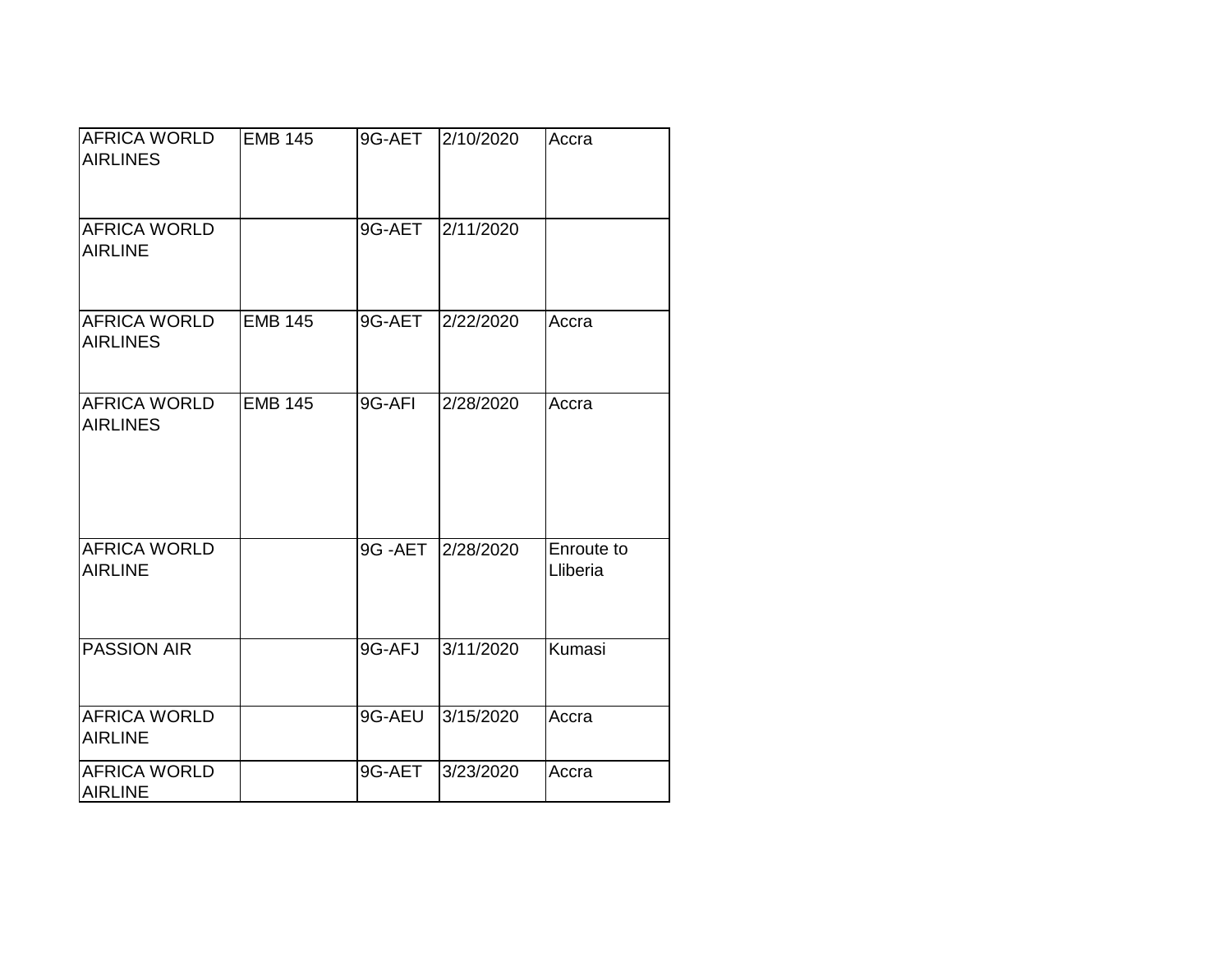| <b>AFRICA WORLD</b><br><b>AIRLINE</b> | 9G-AET | 3/23/2020 |        |
|---------------------------------------|--------|-----------|--------|
| <b>AFRICA WORLD</b><br><b>AIRLINE</b> | 9G-AEU | 5/22/2020 | Tamale |
| AFRICA WORLD<br><b>AIRLINE</b>        | 9G-AFI | 6/19/2020 | Tamale |
| <b>PASSION</b>                        | 9G-ACA | 6/21/2020 |        |
| <b>AFRICA WORLD</b><br><b>AIRLINE</b> | 9G-AFJ | 6/22/2020 |        |
| <b>AFRICA WORLD</b><br><b>AIRLINE</b> | 9G-AFJ | 8/12/2020 | Accra  |
| <b>AFRICA WORLD</b><br><b>AIRLINE</b> | 9G-AEU | 8/27/2020 | Accra  |
| <b>AIR GHANA</b>                      | 9G-AGL | 10/7/2020 | Accra  |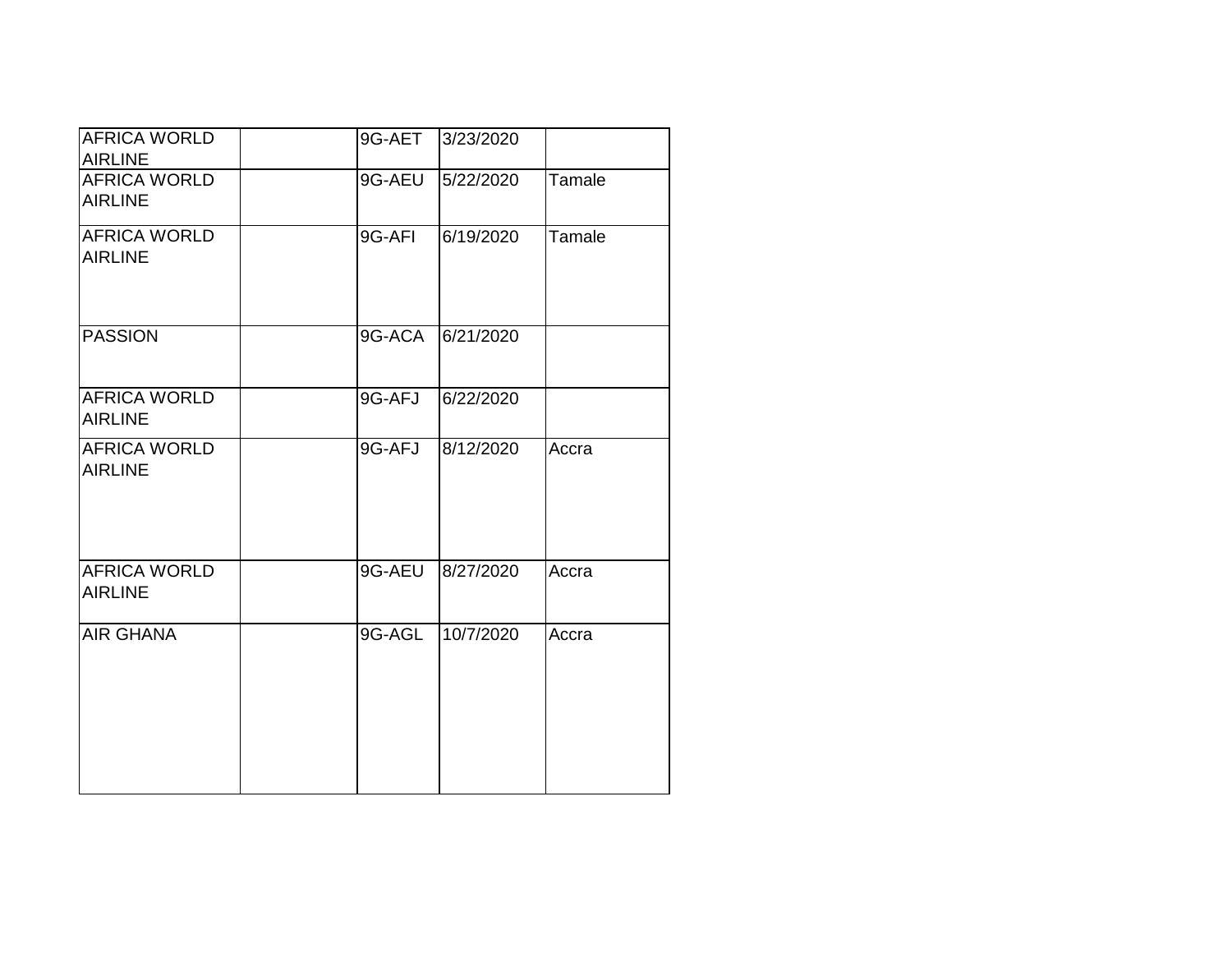| <b>PASSION</b>                        | 9G-DIA | 10/18/2020 | Kumasi            |
|---------------------------------------|--------|------------|-------------------|
| <b>AFRICA WORLD</b><br><b>AIRLINE</b> | 9G-AFQ | 11/29/2020 | <b>ENROUTE TO</b> |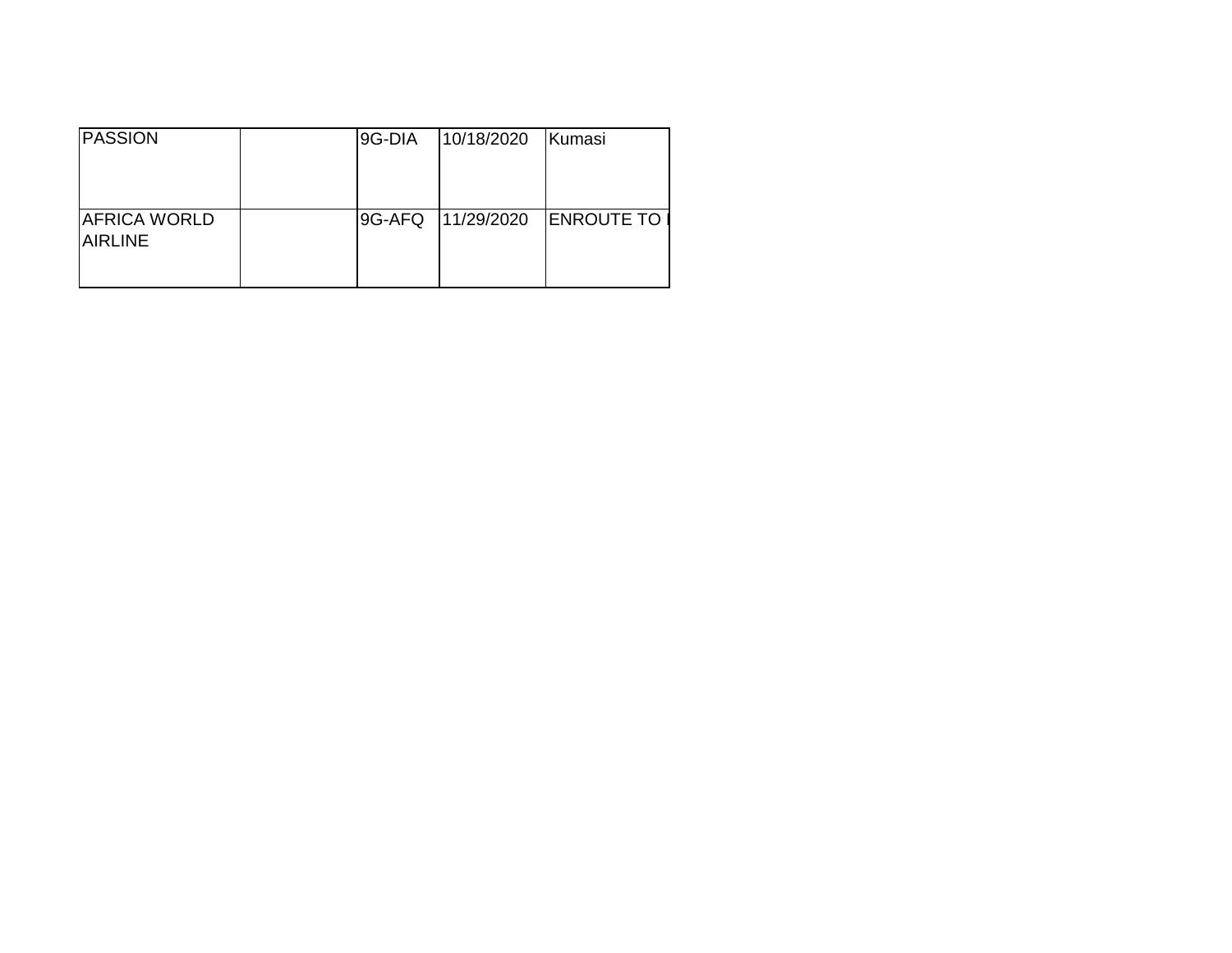Ref FLB #0064775. Defect A EICAS warning on T/off : E2 ATTCS - No margin ITT #2 . Jump to 971 degrees celsius On approach, hit bird on front left windscreen. No damage observed.

On take off roll as soon as thrust was set to T/O, warning of "takeoff Trim" followed shortly by "takeoff spoilers". Both the trim and spoilers indicated to be in their normal position, green range and closed respetively. We aborted T/O cleared the runway. The T/O config check prior ti T/O roll inidcated it is ok..

on 04/02/2020 at around 16:30hrs 9G-AFI was scheduled for Tamale from Accra. It had a rejected take off during the take off roll. The flight crew reported T/O config warning was on with aural warnings "TAKE OFF TRIM"and TAKE OFF SPOILERS". Trim was in green range and spoilers were closed.

On take-of ff roll, as soon as thrust was set T/O warning of "Take off, Trim" occurred, followed shortly by "takeoff, spoilers". Both the trim and spoilers indicated to be in their normal positions, green range closed respectively. We aborted T/O cleared the runway. The T/O config check to T/O indicated "T/O ok". aborted takeoff of our Aircraft due to take-off trim and take-off

spoiler warning but trims indicated to be in the green range and closed.

Rejected take-off due to SPS Advance caution msg and no take off configuration warning msg on eicas at the threshold. Crew returned to bay.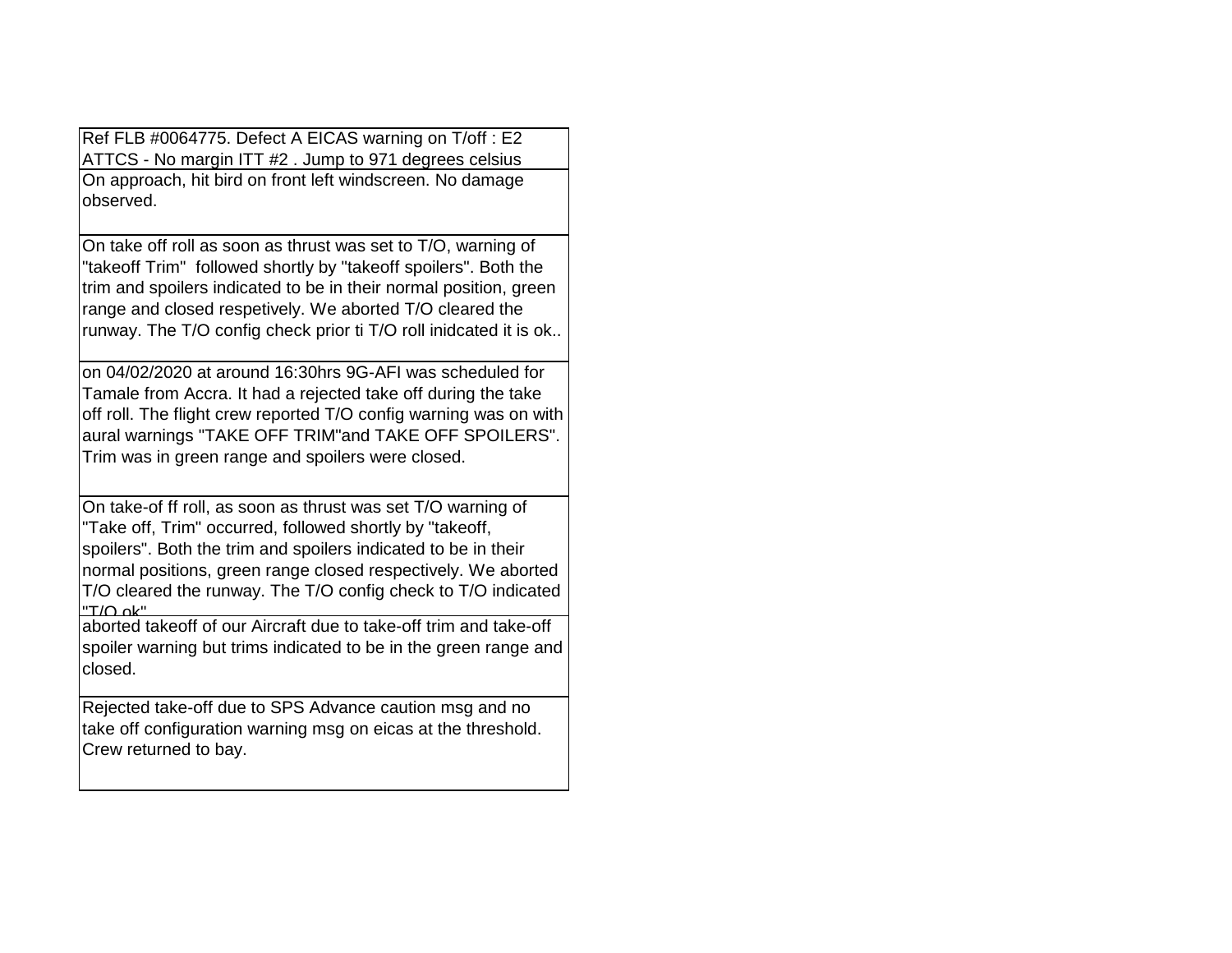During take off roll, we had an "SPS advanced" caution on the EICAS followed by "No take Off Config WNG". We rejected take off and returned to bay.

rejected take-off due to stall protection system (SPS) advance caution message and no take off configuration warning message on EICAS at the threshold. Crew returned to bay.

ENG 2 thrust REV disgaree EICAS rejected at 40 kts. Performed taxi run on runway with engineers after message then cleared ENG No. 2 thrust REV disagree on second take attempt.

On 28/02/2020 9G-AFI was enroute to Robertfield (Liberia) but suddenly made an inflight return to base (Accra). The flight crew reported fuel pump 1 off indication (A) and was not giving the option for pump B and pump C to be used. Total fuel and fuel indications were in dashes. This defect was shown on both multi function displays (MFD)

During cruise, it was realised dashes in the fuel page on the MFD. Eventually relaised that fuel 'A' on tank one was off. Switched to the other ramps 'B' and 'c', and there problem persisted. Returned to base.

Lightning Strkie report

aborted takeoff due to suspected bird strike.

report on air return due to ENGINE #2 reverser disagree.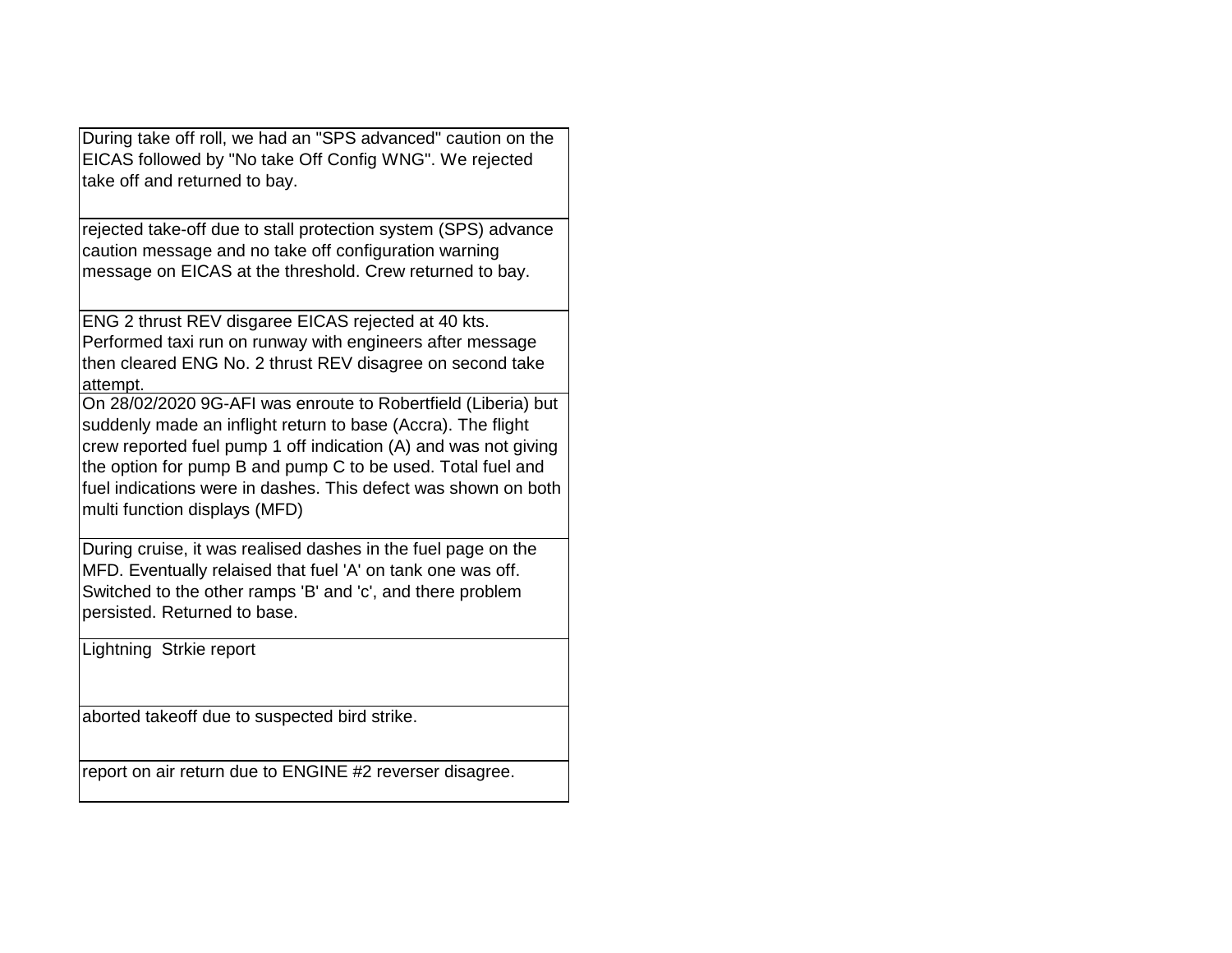report on air return due to ENGINE #2 reverser disagree.

Aircraft swerved uncommanded to the left and right at different times.

During take from Tamale, the EICAS went off. Before 80kts, aborted the takeoff to give me time to taxi back to threshold while doing EICAS reversionary. It came back just when aborted. We taxied back to takeoffposition and departed.

After take off from accra the landing gear failed to retract. The captain elected to return to accra where they landed uneventfully.

Aborted takeoff due to momentary display Unit failure during takeoff.

After start up, there was an EICAS message "RIDDER 2 SYS INOP" flashing, then went off. We taxied to the holdig point. At the holding point, the message re-appeared then went off again. We then requested to return to the RAMP for engineers to have a look.

The flight crew made a return to base during taxi due to take off config test INOP.

During a take off, just after rotation, we suffered a bird strike on engine number 2 (right). We observed small vibrations on the affected enegine (1.2 units), remaining within limits. There was also a smell from the air conditioning in the cockpit. Aftr monitoring, and verifying all the engine parameters were within limits, I decided to continue flying to the destination (Abuja). Upon arrival, we observed a damage on the engine blades.